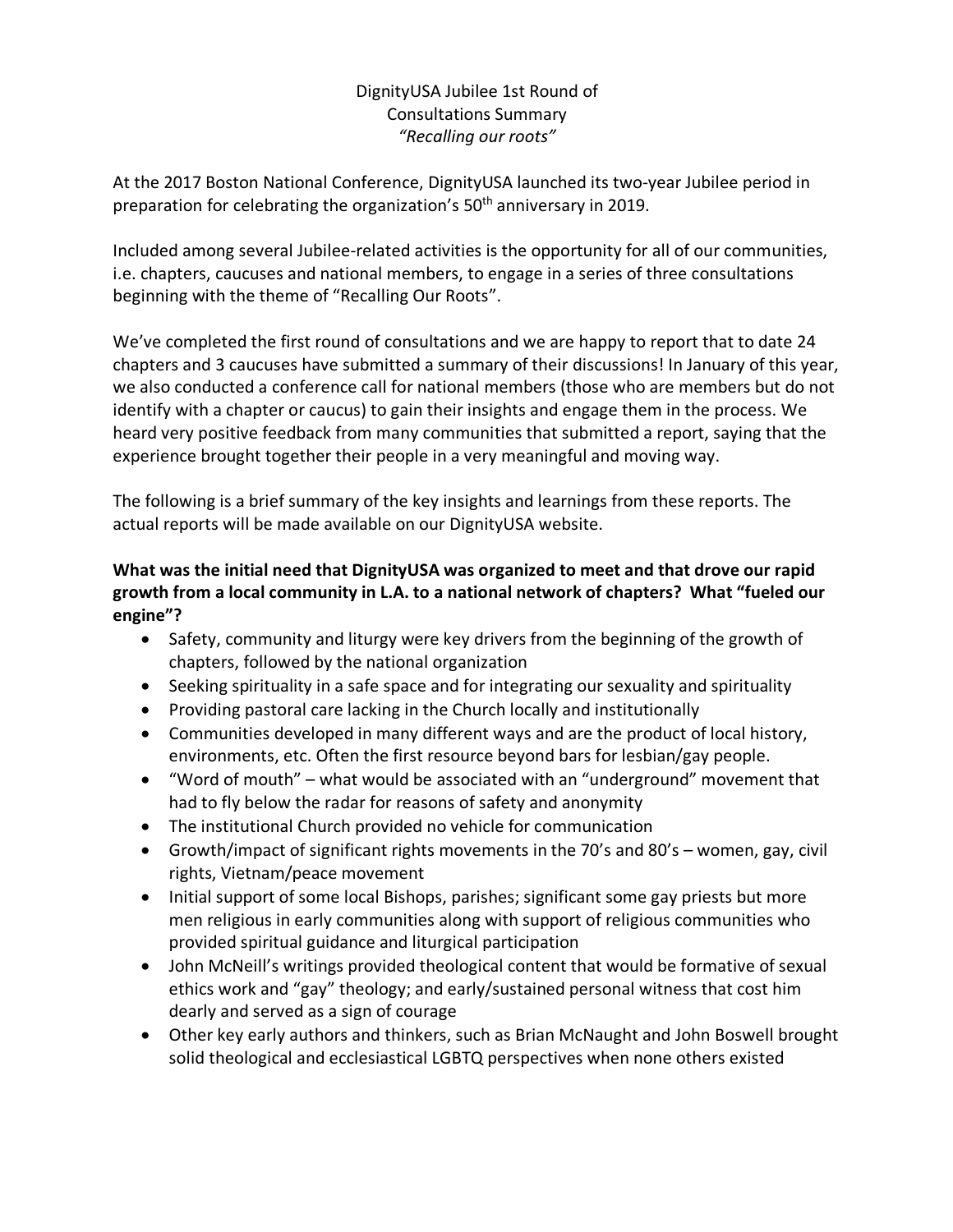**How did the mission of Dignity evolve over time? What drove those changes in how we did our work? Consider dynamics in the organization, in the Church, and in society. In what ways might your chapter/community/caucus have contributed to this evolution?** 

- Key factors that brought communities together broadened from mostly pastoral/ social to include prophetic and movement leadership
- Two key, seminal events drove evolution of our mission: 1) the 1986 "Halloween" letter – and DIgnityUSA's response – and 2) the transition – forced and by choice – from Church property; followed by our response to HIV/AIDS which expanded our pastoral care but also prompted our focus on survival
- Making the move from church property was traumatic for many chapters but proved to be strengthening and defining moments in the evolution of our identity as truly welcoming, affirming and inclusive Catholic communities
- Women were part of early gatherings and early leadership, but then communities experienced struggles around inclusive language, incorporating women in liturgical leadership and tensions between men and women as Dignity spread across the country; and as the feminist and women's ordination movements helped crystallize Catholic women's sense of oppression within the Church
- Local communities evolved in relation to key milestones in the national organization's work and leadership, e.g. Sexual Ethics Taskforce, SPP, etc.
- Expansion of welcome and inclusion of transgender members and women's liturgical and communal leadership moved our communities to a greater experience of understanding, enrichment and growth
- AIDS crisis was both a challenge as well as an opportunity to shift the focus of leadership and resources to pastoral care and advocacy
- Ongoing questions around: a) do we stay "in" the structure of the institutional Church or not?, b) what makes us Catholic or not?, have been a source of tension but also growth in the scope and direction of our mission and SPP
- Ecumenical welcome and increased focus on being inclusive communities
- Societal changes supportive of LGBTQI people have helped to affirm our identities, relationships and families
- As we've found and amplified our voice, we have helped to influence the views and experience of "in the pew" Catholics; national polling over a number of years now show a large majority of U.S. Catholics are supportive of LGBTQI issues, relationships and families
- The mission and work of DignityUSA has expanded locally, nationally and now globally

**The theme of our 50th Anniversary Conference is "True to the Spirit, True to Ourselves". In what ways has "being true to ourselves and true to the calling of the Spirit" evident in our history? Your local history?**

- We've stood our ground our beliefs, our existence, our values, our LGBTQI Catholic identity, etc. – and have charted new paths forward
- Leaving church property along with local church authorities banning priests and ending relationships with Chapters re-directed thinking to claiming our communities as "church" and claiming our truth as baptized LGBTQI Catholics
- Expansion of the intersectionality of justice movements and work
- Our response to HIV/AIDS as communities of care and as providers of our own ministries